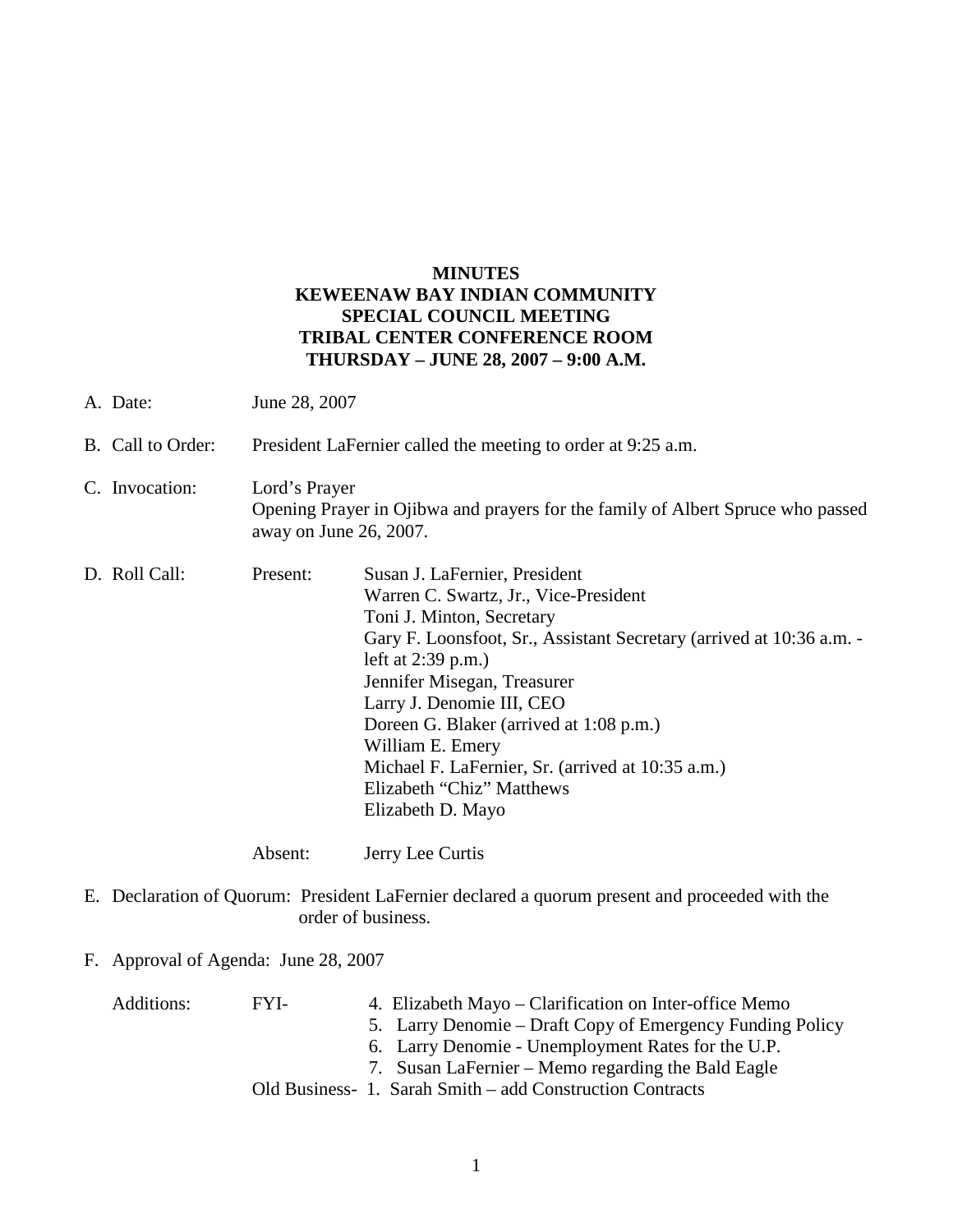**MOTION MADE BY JENNIFER MISEGAN TO APPROVE THE AGENDA WITH THE ADDITIONS. SUPPORTED BY ELIZABETH "CHIZ" MATTHEWS. SEVEN IN FAVOR (Warren C. Swartz, Jr., Toni J. Minton, Jennifer Misegan, Larry J. Denomie III, William E. Emery, Elizabeth "Chiz" Matthews, Elizabeth D. Mayo), OPPOSED – 0, ABSTAINING – 0, FOUR ABSENT (Gary F. Loonsfoot, Sr., Doreen G. Blaker, Jerry Lee Curtis, Michael F. LaFernier, Sr.), MOTION CARRIED.**

- G. For your Information:
	- 1. Mikwendaagoziwag Memorial Annual Ceremony on July 25, 2007 in McGregor, Minnesota.
	- 2. A "Thank you" from Jean Jokinen for her interview for the Grant Writer position.
	- 3. VOIGT Task Force Meeting on July 5, 2007 at 10:00 a.m. in Odanah, Wisconsin.
	- 4. Elizabeth Mayo Concerns regarding the memo informing employees that Susan and Larry will be on vacation next week. Elizabeth wanted to know if Chris Swartz will be in the office to take care of Tribal Business. Chris will be available and Susan and Larry have given their cell-phone numbers for anyone needing to reach them.
	- 5. Larry Denomie A draft copy of the revised Tribal Emergency Funding Policy was given for review and will be placed on the Agenda for July  $12<sup>th</sup>$ .
	- 6. Larry Denomie A copy of the Civilian Labor Force Estimates for the counties in the Upper Peninsula was given.
	- 7. Susan LaFernier Memo regarding the Bald Eagle U.S. Fish & Wildlife are expected to have a Decision today if Eagles will be delisted.
- H. Approval of Meeting Minutes: 1. May 31, 2007

**MOTION MADE BY JENNIFER MISEGAN TO APPROVE THE MAY 31, 2007 MEETING MINUTES WITH THE CHANGES. SUPPORTED BY TONI J. MINTON. SEVEN IN FAVOR (Warren C. Swartz, Jr., Toni J. Minton, Jennifer Misegan, Larry J. Denomie III, William E. Emery, Elizabeth "Chiz" Matthews, Elizabeth D. Mayo), OPPOSED – 0, ABSTAINING – 0, FOUR ABSENT (Gary F. Loonsfoot, Sr., Doreen G. Blaker, Jerry Lee Curtis, Michael F. LaFernier, Sr.), MOTION CARRIED.**

- I. Old Business:
	- 1. Sarah Smith Ojibwa Senior Center Renovation Bid/Construction Contracts. Sarah is the Project Manager and she is requesting bid approval and additional funds of \$55,507.00 for contingency/other per budget modification form. 3 bids were received.

**MOTION MADE BY WILLIAM E. EMERY TO APPROVE THE LOWEST BID, WHICH IS FROM OJIBWA BUILDERS AND APPROVE THE CONSTRUCTION CONTRACT AS PRESENTED BY THE LEGAL DEPARTMENT AND THE ADDITIONAL FUNDING SHOWN ON THE BUDGET MODIFICATION. SUPPORTED BY TONI J. MINTON. SIX IN FAVOR (Toni J. Minton, Jennifer Misegan, Larry J. Denomie III, William E. Emery, Elizabeth "Chiz" Matthews, Elizabeth D. Mayo), OPPOSED – 0, ONE ABSTAINING (Warren C. Swartz, Jr.), FOUR ABSENT (Gary F. Loonsfoot, Sr., Doreen G. Blaker, Jerry Lee Curtis, Michael F. LaFernier, Sr.), MOTION CARRIED.**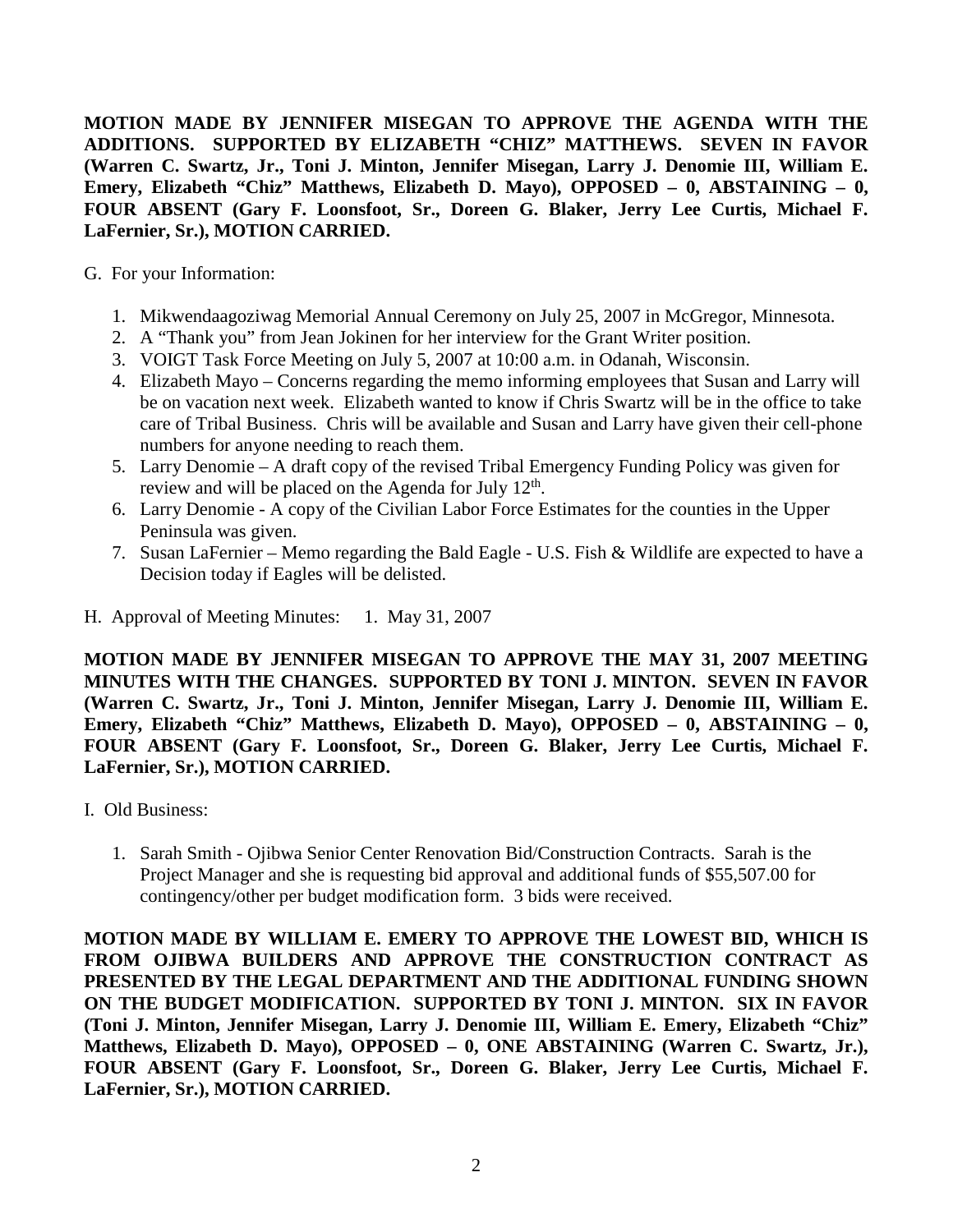- J. New Business:
	- 1. Bob Menard, President of the Michigan Indian Elders Association Presentation 9:30 9:45 a.m. The MIEA began 11 years ago in Lac Vieux Desert. There are 11 out of the 12 Federal Tribes participating. They meet 3 times per year and different Tribes host the meetings each year with 125 to 175 members in attendance. Each Tribe has 2 designated voting members and 2 alternates. The MIEA has a representative on the National Indian Council on Aging and a representative on the State Council on Aging. They have adopted student rewards and distributed \$24,700.00 to students for good grades and attendance. They are a pro-active force both culturally and politically and are working for the benefit of our people.

Tom Chosa questioned the Computer Training for Council – A two-hour training will be scheduled in the afternoon from 3:00 – 5:00 p.m. Peggy will ask Council for tentative dates and schedule with Tom.

Mike LaFernier arrived at 10:35 a.m.

Gary Loonsfoot arrived at 10:36 a.m.

2. Susan LaFernier (Judy Heath was not available) – Resolution KB-1562-2007 – Title IV-B Subpart 1 Child Welfare Services & 2 Promoting Safe and Stable Families FY-2008

**MOTION MADE BY ELIZABETH D. MAYO TO APPROVE RESOLUTION KB-1562-2007 TITLE IV-B SUBPART 1 CHILD WELFARE AND TITLE IV-B SUBPART 2 PROMOTING SAFE & STABLE FAMILIES FOR FISCAL YEAR 2008. SUPPORTED BY ELIZABETH "CHIZ" MATTHEWS. NINE IN FAVOR (Warren C. Swartz, Jr., Toni J. Minton, Gary F. Loonsfoot, Sr., Jennifer Misegan, Larry J. Denomie III, William E. Emery, Michael F. LaFernier, Sr., Elizabeth "Chiz" Matthews, Elizabeth D. Mayo), OPPOSED – 0, ABSTAINING – 0, TWO ABSENT (Doreen G. Blaker, Jerry Lee Curtis), MOTION CARRIED.**

3. John Baker – a) Pete Morin Fireworks Permit Renewal

**MOTION MADE BY ELIZABETH D. MAYO TO APPROVE THE RENEWAL PERMIT FOR PETE MORIN'S FIREWORKS. SUPPORTED BY GARY F. LOONSFOOT, SR. EIGHT IN FAVOR (Warren C. Swartz, Jr., Toni J. Minton, Gary F. Loonsfoot, Sr., Jennifer Misegan, William E. Emery, Michael F. LaFernier, Sr., Elizabeth "Chiz" Matthews, Elizabeth D. Mayo), OPPOSED – 0, ABSTAINING – 0, THREE ABSENT (Larry J. Denomie III, Doreen G. Blaker, Jerry Lee Curtis), MOTION CARRIED.**

(Larry Denomie – out of room)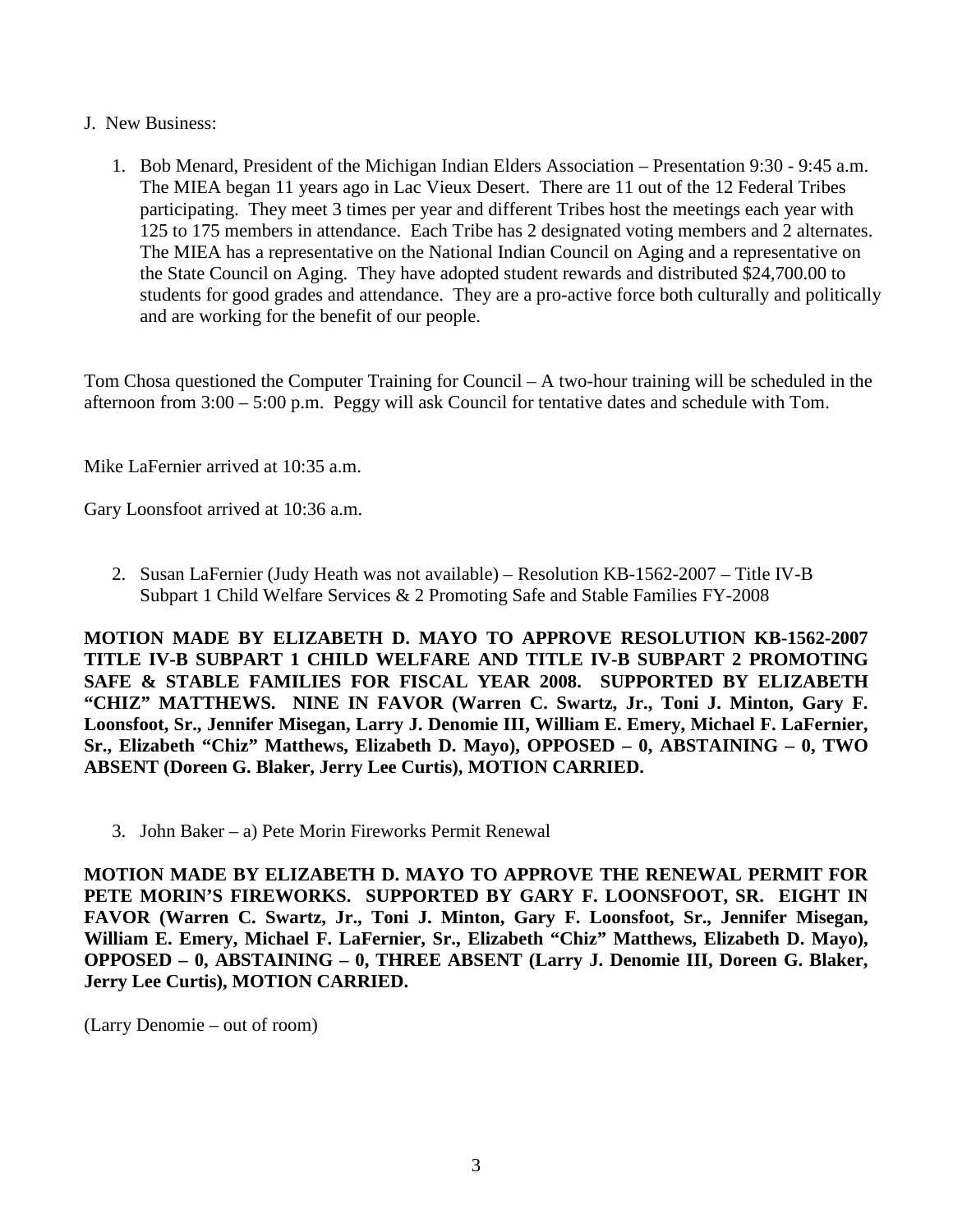b) Jerry Magnant & Kerry Varline Business License Renewal for J&K Pawn

**MOTION MADE BY ELIZABETH D. MAYO TO APPROVE THE BUSINESS LICENSE RENEWAL FOR JERRY MAGNANT & KERRY VARLINE FOR J&K PAWN. SUPPORTED BY WILLIAM E. EMERY. SEVEN IN FAVOR (Warren C. Swartz, Jr., Toni J. Minton, Gary F. Loonsfoot, Sr., William E. Emery, Michael F. LaFernier, Sr., Elizabeth "Chiz" Matthews, Elizabeth D. Mayo), ONE OPPOSED (Jennifer Misegan), ABSTAINING – 0, THREE ABSENT (Larry J. Denomie III, Doreen G. Blaker, Jerry Lee Curtis), MOTION CARRIED.**

(Larry Denomie – out of room)

c) Irvin & Gina Smith New Business License Application for Creative Party Rentals

**MOTION MADE BY ELIZABETH D. MAYO TO APPROVE THE NEW BUSINESS LICENSE APPLICATION FOR IRVIN & GINA SMITH FOR CREATIVE PARTY RENTALS. SUPPORTED BY MICHAEL F. LAFERNIER. EIGHT IN FAVOR (Warren C. Swartz, Jr., Toni J. Minton, Gary F. Loonsfoot, Sr., Jennifer Misegan, William E. Emery, Michael F. LaFernier, Sr., Elizabeth "Chiz" Matthews, Elizabeth D. Mayo), OPPOSED - 0, ABSTAINING – 0, THREE ABSENT (Larry J. Denomie III, Doreen G. Blaker, Jerry Lee Curtis), MOTION CARRIED.**

(Larry Denomie – out of room)

Break: 10:48 – 11:04 a.m.

- K. Closed Session:
	- 1. Clayton Ekdahl
- 2. Patricia Gerard/John Mantila
- 3. Gina LaBeau/John Mantila
- 4. Cherie Dakota
- 5. Susan LaFernier Service Agreement for DPRA, Inc. [Postponed]
- 6. Larry Denomie Renewal Contract for Hannahville (Dietician)
- 7. Jennifer Misegan Donations
- 8. Dottie Pryor Qubica Scoring System
- 9. John Baker

**MOTION MADE BY JENNIFER MISEGAN TO GO INTO CLOSED SESSION AT 11:05 A.M. FOR THE ITEMS LISTED. SUPPORTED BY WILLIAM E. EMERY. SIX IN FAVOR (Warren C. Swartz, Jr., Toni J. Minton, Gary F. Loonsfoot, Sr., Jennifer Misegan, William E. Emery, Elizabeth "Chiz" Matthews), ONE OPPOSED (Elizabeth D. Mayo), ABSTAINING – 0, FOUR ABSENT (Larry J. Denomie III, Doreen G. Blaker, Jerry Lee Curtis, Michael F. LaFernier, Sr.), MOTION CARRIED.**

(Larry Denomie and Mike LaFernier – out of room)

Lunch: 11:50 a.m. – 1:08 p.m.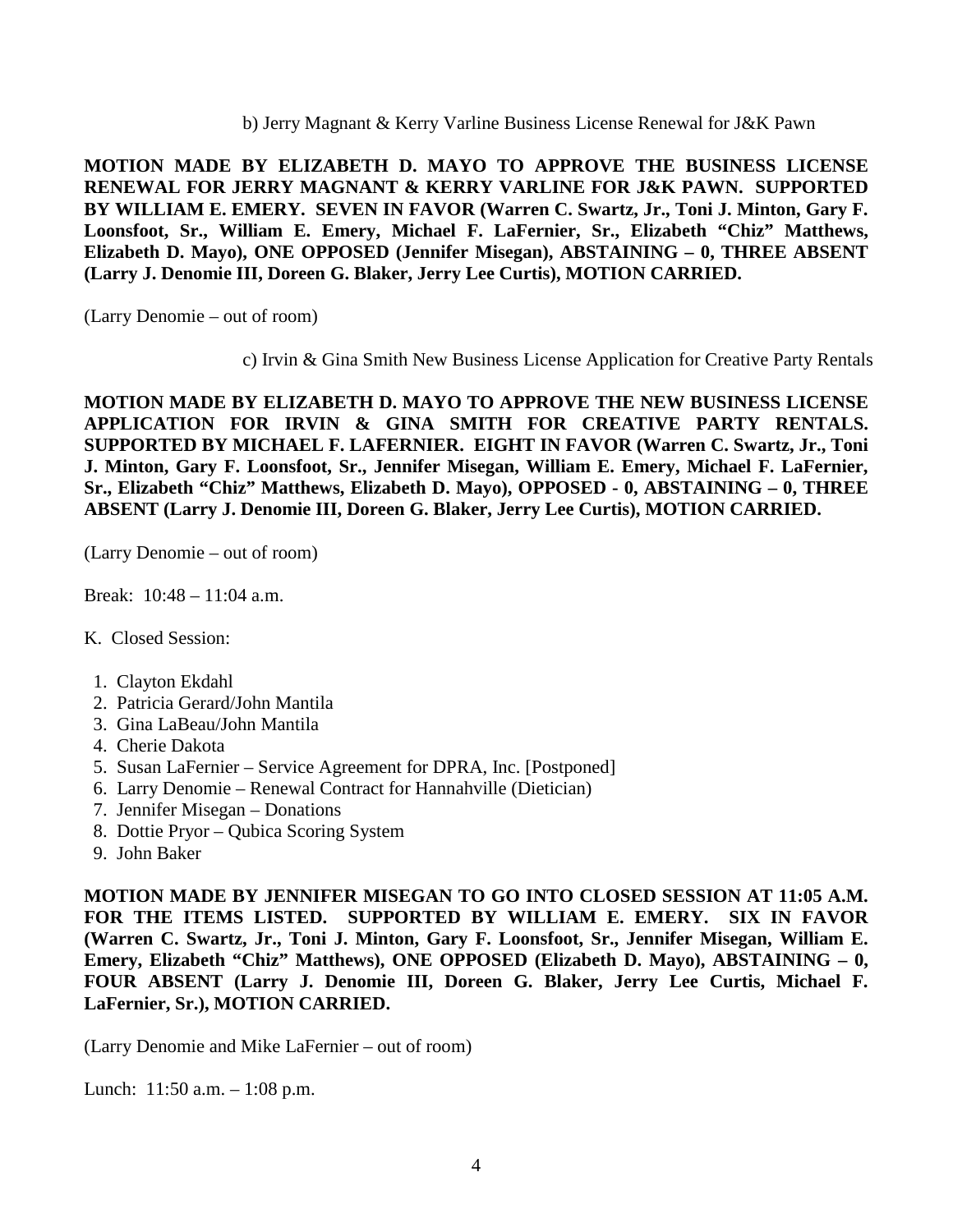Doreen Blaker arrived at 1:08 p.m.

Break: 2:25 – 2:39 p.m.

Gary Loonsfoot left at 2:39 p.m.

**MOTION MADE BY LARRY J. DENOMIE III TO GO INTO OPEN SESSION AT 7:00 P.M. SUPPORTED BY DOREEN G. BLAKER. EIGHT IN FAVOR (Toni J. Minton, Jennifer Misegan, Larry J. Denomie III, Doreen G. Blaker, William E. Emery, Michael F. LaFernier, Sr., Elizabeth "Chiz" Matthews, Elizabeth D. Mayo), ONE OPPOSED (Warren C. Swartz, Jr.), ABSTAINING – 0, TWO ABSENT (Gary F. Loonsfoot, Sr., Jerry Lee Curtis), MOTION CARRIED.**

BIA Roads – Beartown Road Project:

**MOTION MADE BY DOREEN G. BLAKER TO ACCEPT THE BID PROPOSAL BETWEEN KBIC AND TRIBAL CONSTRUCTION AND TO AUTHORIZE THE CEO TO SIGN THE CONTRACT. SUPPORTED BY WILLIAM E. EMERY. SEVEN IN FAVOR (Toni J. Minton, Jennifer Misegan, Larry J. Denomie III, Doreen G. Blaker, William E. Emery, Elizabeth "Chiz" Matthews, Elizabeth D. Mayo), OPPOSED – 0, TWO ABSTAINING (Warren C. Swartz, Jr., Michael F. LaFernier, Sr.), TWO ABSENT (Gary F. Loonsfoot, Sr., Jerry Lee Curtis), MOTION CARRIED.**

**MOTION MADE BY DOREEN G. BLAKER TO ACCEPT SUBCONTRACTING WITH PAYNE & DOLAN, D&D FENCE & DANIELSON CONTRACTING AND TO AUTHORIZE THE CEO TO SIGN THE CONTRACTS. SUPPORTED BY WILLIAM E. EMERY. SEVEN IN FAVOR (Toni J. Minton, Jennifer Misegan, Larry J. Denomie III, Doreen G. Blaker, William E. Emery, Elizabeth "Chiz" Matthews, Elizabeth D. Mayo), OPPOSED – 0, TWO ABSTAINING (Warren C. Swartz, Jr., Michael F. LaFernier, Sr.), TWO ABSENT (Gary F. Loonsfoot, Sr., Jerry Lee Curtis), MOTION CARRIED.**

**MOTION MADE BY DOREEN G. BLAKER TO AMEND HER FIRST MOTION TO SAY PRIME SUBCONTRACT BETWEEN KBIC AND TRIBAL CONSTRUCTION. SUPPORTED BY WILLIAM E. EMERY. SEVEN IN FAVOR (Toni J. Minton, Jennifer Misegan, Larry J. Denomie III, Doreen G. Blaker, William E. Emery, Elizabeth "Chiz" Matthews, Elizabeth D. Mayo), OPPOSED – 0, TWO ABSTAINING (Warren C. Swartz, Jr., Michael F. LaFernier, Sr.), TWO ABSENT (Gary F. Loonsfoot, Sr., Jerry Lee Curtis), MOTION CARRIED.**

**MOTION MADE BY ELIZABETH D. MAYO TO APPROVE THE AGREEMENT BETWEEN KBIC AND HANNAHVILLE FOR DIETICIAN SERVICES FOR WIC. SUPPORTED BY ELIZABETH "CHIZ" MATTHEWS. NINE IN FAVOR (Warren C. Swartz, Jr., Toni J. Minton, Jennifer Misegan, Larry J. Denomie III, Doreen G. Blaker, William E. Emery, Michael F. LaFernier, Sr., Elizabeth "Chiz" Matthews, Elizabeth D. Mayo), OPPOSED - 0, ABSTAINING – 0, TWO ABSENT (Gary F. Loonsfoot, Sr., Jerry Lee Curtis), MOTION CARRIED.**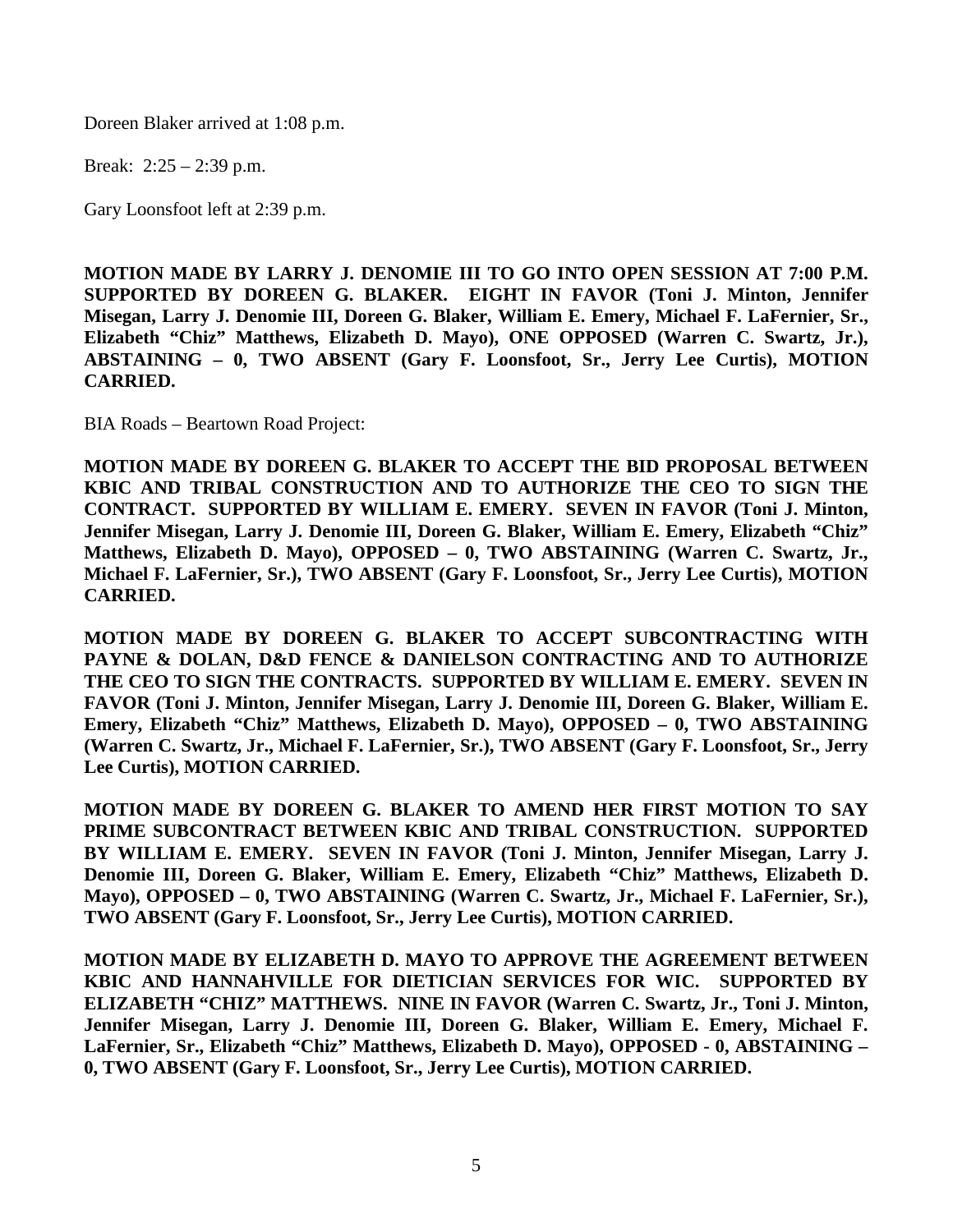**MOTION MADE BY JENNIFER MISEGAN TO PROMOTE CHERIE DAKOTA TO HEALTH ADMINISTRATOR. SUPPORTED BY MICHAEL F. LAFERNIER, SR. EIGHT IN FAVOR (Warren C. Swartz, Jr., Toni J. Minton, Jennifer Misegan, Larry J. Denomie III, Doreen G. Blaker, William E. Emery, Michael F. LaFernier, Sr., Elizabeth "Chiz" Matthews), OPPOSED - 0, ONE ABSTAINING (Elizabeth D. Mayo), TWO ABSENT (Gary F. Loonsfoot, Sr., Jerry Lee Curtis), MOTION CARRIED.**

June 2007 Donations – Total \$4425.00

**MOTION MADE BY JENNIFER MISEGAN TO APPROVE DONATIONS OF \$250.00 TO TODD PITTSLEY FOR STOCK CAR SPONSORSHIP, \$300.00 TO TASHINA EMERY-KAUPPILA FOR HER INTERNATIONAL CLUB TRIP TO ITALY, \$375.00 FOR ZEBA'S FINEST SOFTBALL SPONSORSHIP AND \$3500.00 FOR THE BARAGA COUNTY ATV PLANNING GROUP FOR THE 1ST ANNUAL OJIBWA CASINO BARAGA COUNTY ATV RUN. SUPPORTED BY TONI J. MINTON. EIGHT IN FAVOR (Warren C. Swartz, Jr., Toni J. Minton, Jennifer Misegan, Larry J. Denomie III, William E. Emery, Michael F. LaFernier, Sr., Elizabeth "Chiz" Matthews, Elizabeth D. Mayo), OPPOSED – 0, ONE ABSTAINING (Doreen G. Blaker), TWO ABSENT (Gary F. Loonsfoot, Sr., Jerry Lee Curtis), MOTION CARRIED.**

**MOTION MADE BY ELIZABETH D. MAYO TO GIVE PEGGY MINTON 22 HOURS OF ANNUAL LEAVE AND REPLACE WITH EDUCATIONAL LEAVE. SUPPORTED BY ELIZABETH "CHIZ" MATTHEWS. SEVEN IN FAVOR (Jennifer Misegan, Larry J. Denomie III, Doreen G. Blaker, William E. Emery, Michael F. LaFernier, Sr., Elizabeth "Chiz" Matthews, Elizabeth D. Mayo), ONE OPPOSED (Warren C. Swartz, Jr.), ONE ABSTAINING (Toni J. Minton), TWO ABSENT (Gary F. Loonsfoot, Sr., Jerry Lee Curtis), MOTION CARRIED.**

Chris Swartz stated his opposition – it is not in line with current policies and he would have allowed Susan LaFernier to transfer 22 hours of her annual leave to Peggy.

**MOTION MADE BY JENNIFER MISEGAN TO COMPENSATE FOR DAMAGES TO AN EMPLOYEE'S VEHICLE FROM FALLING SHINGLES AT THE HEALTH CENTER, PENDING THE INSURANCE CLAIM. SUPPORTED BY TONI J. MINTON. EIGHT IN FAVOR (Toni J. Minton, Jennifer Misegan, Larry J. Denomie III, Doreen G. Blaker, William E. Emery, Michael F. LaFernier, Sr., Elizabeth "Chiz" Matthews, Elizabeth D. Mayo), ONE OPPOSED (Warren C. Swartz, Jr.), ABSTAINING – 0, TWO ABSENT (Gary F. Loonsfoot, Sr., Jerry Lee Curtis), MOTION CARRIED.**

Chris Swartz stated his opposition – it was an act of God and we shouldn't pay for everyone that has a claim.